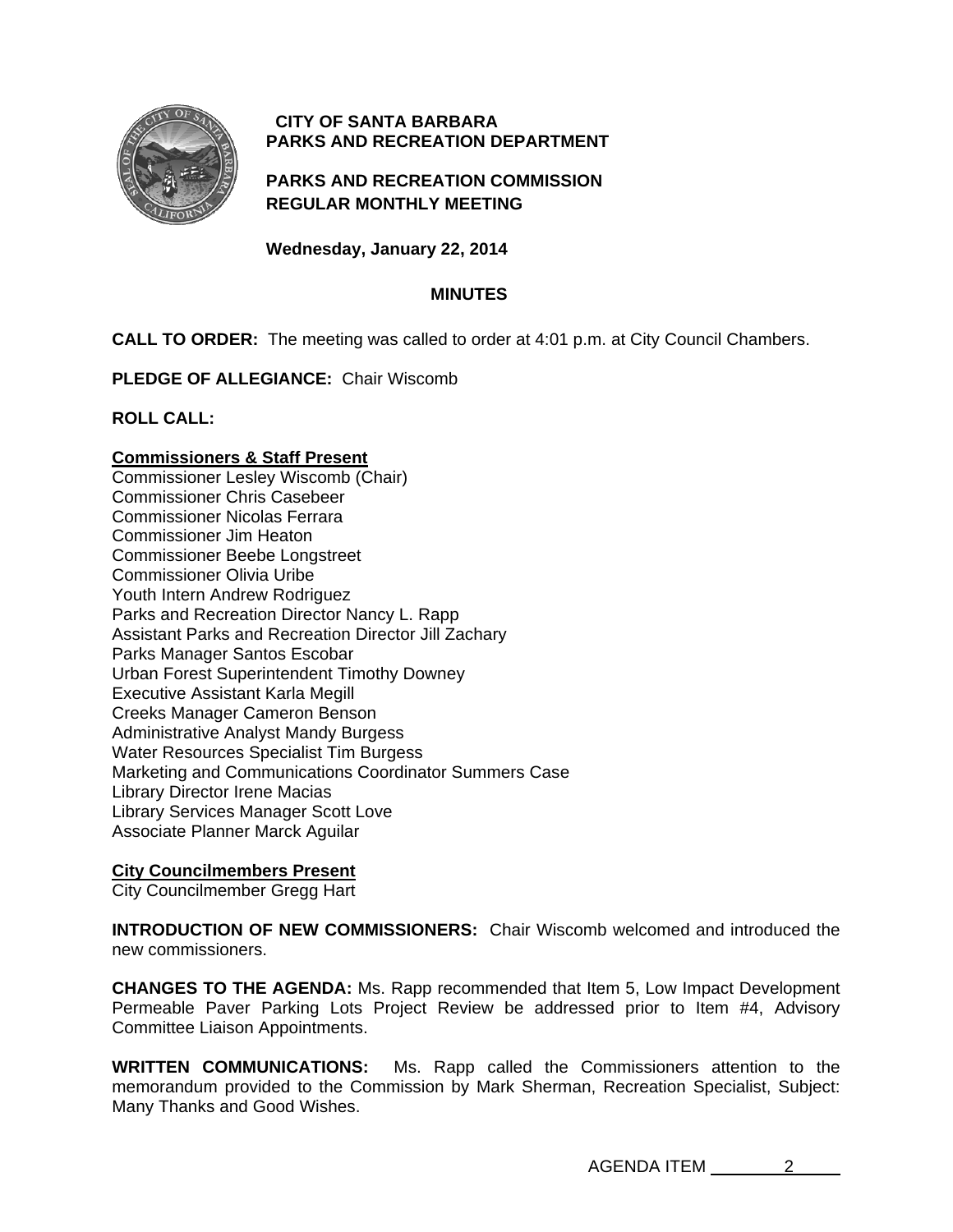## **PUBLIC COMMENT:**

No one wished to speak.

### **YOUTH COUNCIL REPORT:**

Youth Intern Andrew Rodriguez provided this report.

### **COMMISSIONER COMMITTEE ASSIGNMENT REPORTS:**

Commissioner Longstreet reported on the activities of the Neighborhood Advisory Committee and the Parks and Recreation Community (PARC) Foundation.

Commissioner Ferrara reported on the activities of the Creeks Advisory Committee and the Integrated Pest Management Advisory Committee.

Commissioner Casebeer reported on the activities of the Arts and Crafts Show Advisory Committee.

Chair Wiscomb reported on the activities of the Golf Advisory Committee. She also reported on the activities of the Street Tree Advisory Committee and the PARC Foundation.

### **COMMISSION AND STAFF COMMUNICATIONS:**

Ms. Rapp briefed that she has invited Mike Nelson, Elings Park Foundation Executive Director, to the meeting today to briefly talk to the Commission. Mr. Nelson addressed the Commission.

Ms. Rapp briefed the Commission on the Special City Council meeting scheduled for Monday, January  $27<sup>th</sup>$ , 5PM, regarding one-time monies for Capital Projects. She said that meeting has been moved to City Council Chambers. Ms. Rapp advised that the Department has two projects for consideration Cabrillo Ballfield (\$455,000) and Kids World Renovation (\$250,000). She encouraged Commissioner to be present to speak in favor of these community projects.

Ms. Rapp advised staff is starting to work on their budget recommendations that will go forward to the City Administrator. The Commission will review the budget over the next few months.

Ms. Rapp addressed the County's drought conditions and advised that the Commission will be hearing more about this in the future.

Ms. Rapp advised that staff is continuing to work with community stakeholders regarding the skatepark and will be coming back to the Commission with ideas and for further input.

### **CONSENT CALENDAR:**

1. Approval of Minutes – For Action

 Recommendation: That the Commission waive the reading and approve the minutes of the regular meeting of December 18, 2013.

### **Commissioner Ferrara moved, seconded by Commissioner Longstreet, and passed 4/0 to waive the reading and approve the minutes of the regular meeting of December 18, 2013.**

### **Abstentions: Heaton/Uribe**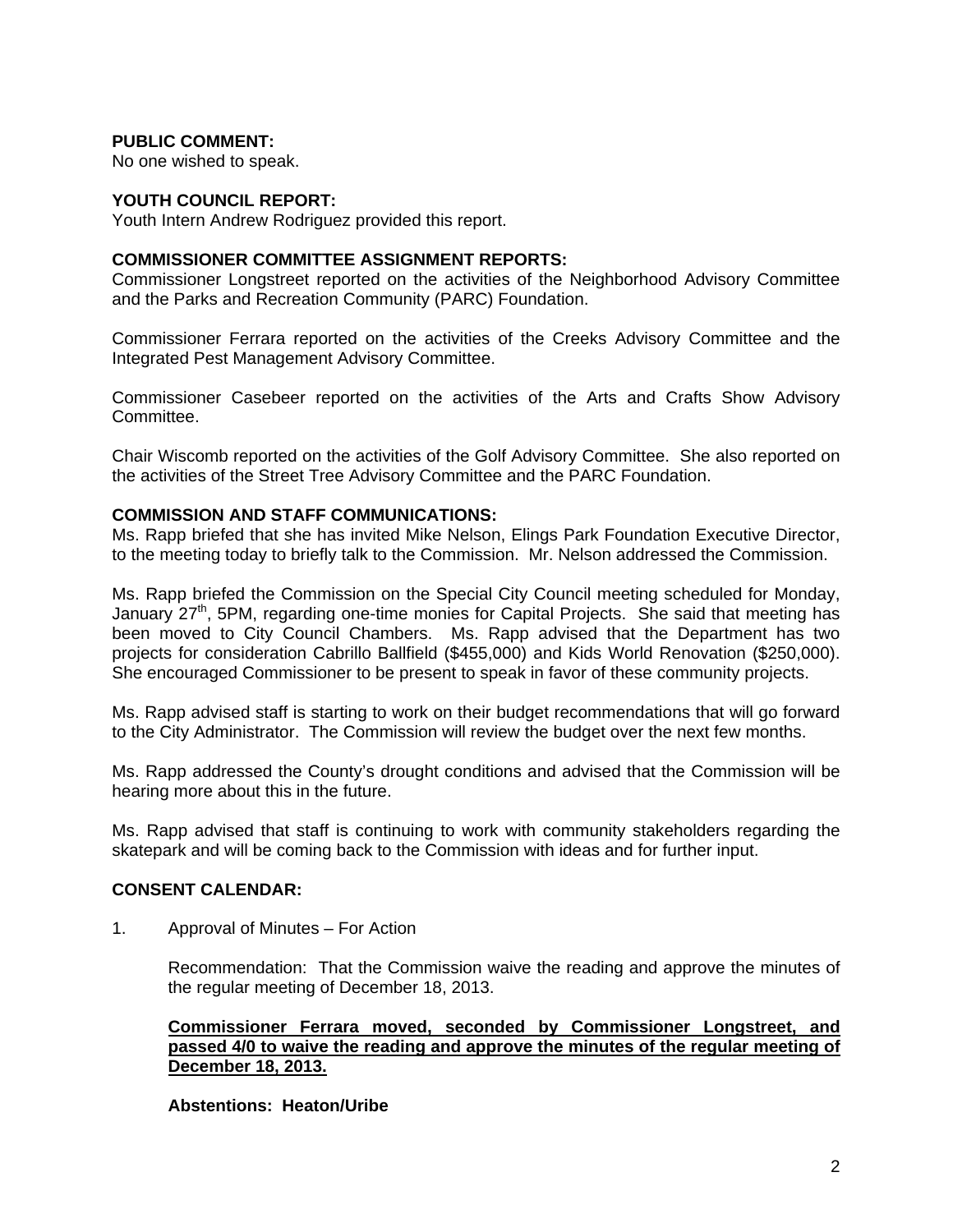## **OLD BUSINESS**

2. Draft Concept Design for the Library Plaza Improvement Project – For Action

 Recommendation: That the Commission review the draft concept design for the Library Plaza Improvement Project and provide comments to the Historic Landmarks Commission.

Documents:

- January 22, 2014, report from the Library Director
- PowerPoint presentation prepared and made by Staff
- Speakers:
- Staff: Irene Macias, Library Director; Scott Love, Library Services Manager; Marck Aguilar, Associate Planner;
- Members of the Public: Trish Allen, Museum of Arts; Doug and Regula Campbell, Consultants; John Glasso, Library Board

### **Commission Comments:**

Commissioner Longstreet asked if there will be a separate access point for the children. Ms. Macias said there was a lot of discussion about it, but in the end, the options proved to be cost prohibitive. She said that at this point, it is strictly an internal remodel.

Commissioner Longstreet asked if there is a reason to retain the Camellias. Commissioner Longstreet expressed concern that the Camellias seem to be a high maintenance plant to put in where we know we have no maintenance. Ms. Campbell replied saying that the Camellias need pruning and feeding. Ms. Campbell said they would include soil regeneration in their working drawings. She said there are a number of materials they use to provide for the soil structure and soil organisms. She said that really helps the Camellias. Ms. Campbell said the Camellias are historic; they were put in with the building, and were very popular during the period. Ms. Campbell stated that the Camellias are also very drought adaptive when they are that size.

Commissioner Longstreet asked if the water feature is a reflecting pool or fountain. Ms. Campbell said it is both; it will have a very small amount of water, but it serves as a reflecting pool. She said it will have a dark bottom. Commissioner Longstreet asked who will maintain it. Ms. Macias said that currently, the fountain that is in place is owned and maintained by La Arcada. She said they are going to look to that model and look for someone to adopt it and provide an endowment to keep it going. Commissioner Longstreet said she does not like to see the City put in things that cannot be maintained, and end up being an embarrassment.

Commissioner Longstreet asked if there is the possibility of revenue from the rental of the plaza, and how does the museum fit? She asked if it is City property that will be shared or rented. Ms. Macias said yes, the Central Library has a fee structure for rental of the rooms, art gallery, and the walls. She said that there is a fee structure for rental of the front plaza, but it rarely is rented because of its configuration, but once there is a newly redesigned plaza the fee will be increased and will be a revenue generating plaza.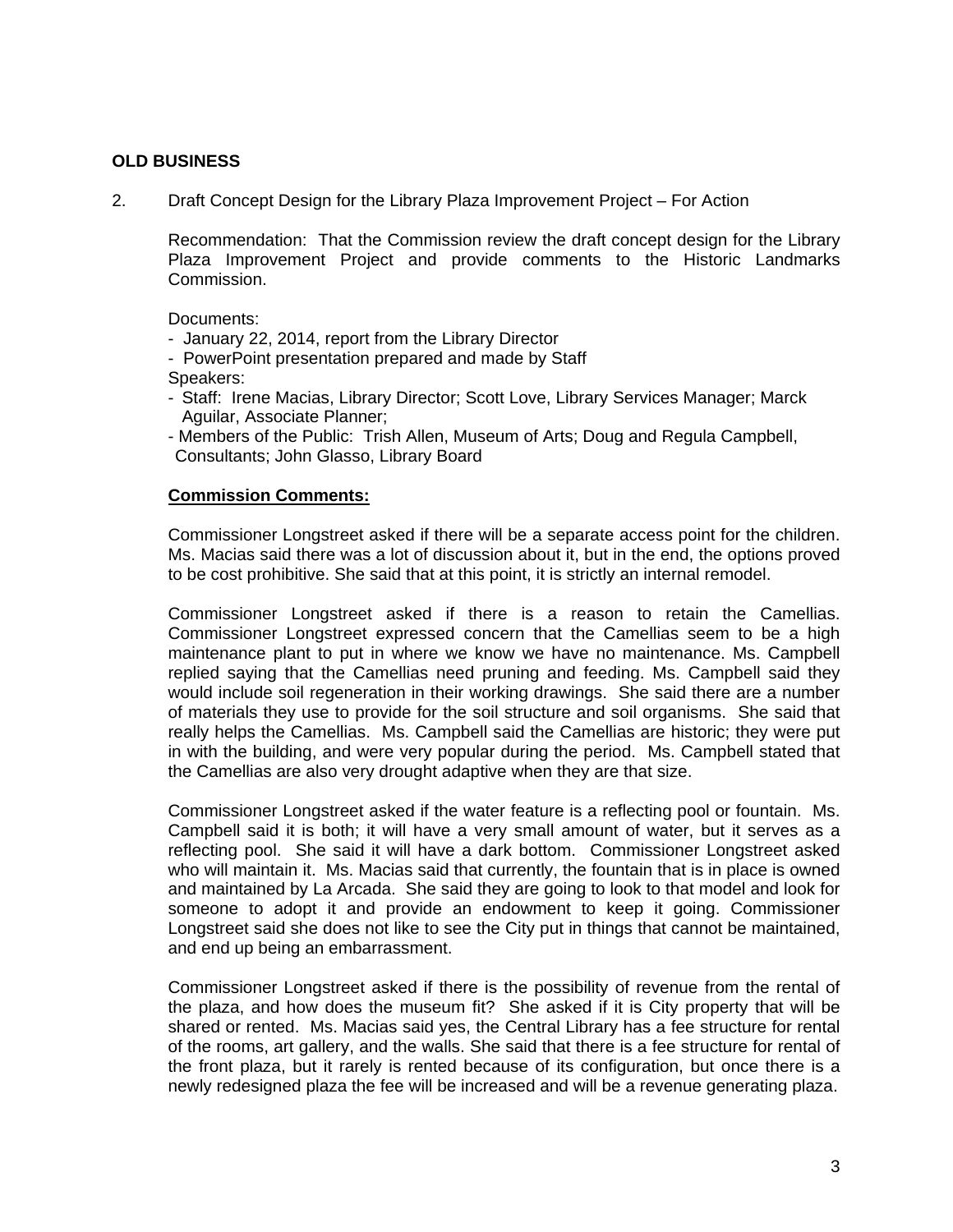Commissioner Longstreet said she is pleased to see the renovations coming together. She said it will be lovely to see if rejuvenated. She said it is so important to have the access issues addressed, all the way across, especially from the parking lot; many people use the walkway to the Granada. She said to have it safer, more open, and more accessible to people with disabilities and strollers, is important. She said she is supportive of the plan and would love to see the project move forward.

Commissioner Ferrara concurred with the Street Tree Advisory Committee recommendations and said he has no issues with the tree removals or relocations. He said he is pleased with the plants and how they are laid out. Mr. Ferrara said he does have an issue with considering taller plants of at least two feet in height, around the planters that contain the Oaks. He expressed that he thinks it is important to have a He expressed that he thinks it is important to have a straight line view with nothing to block the view from the street, for security reasons.

Commissioner Ferrara asked to where the bicycle rack will be relocated. Ms. Campbell said that it will be relocated in front of the library, not the entry way, between the pears along the sidewalk, in plain view. She said they added more bicycle parking along the Paseo between the Library Avenue and the parking structure. Ms. Campbell said the bicycle at the lower Library Plaza was retained, but made larger, as they anticipate increased bicycle transit.

Commissioner Ferrara commented that the Street Tree Advisory Committee mentioned they would like to see vertical elements, possibly trees against the museum wall to frame the space. He asked Ms. Campbell to address that. Ms. Campbell explained and said they had originally included Kentia Palms along the edge, but the museum asked that they be removed, so they were taken out. Commissioner Ferrara said it is a great project.

Commissioner Casebeer expressed support for the project.

Commissioner Heaton said he enthusiastically supports the project. He said he it is a great improvement to the area, recognizing the historic value, and yet creating some usable future for the Library. Mr. Heaton said he is sad to see the Cumquat trees go.

Commissioner Uribe commended the Library for working with the Museum. She asked why they went from a reflecting pool to a fountain and back to the reflecting pool; was it a logistical issue or a design issue? Ms. Macias said the existing reflecting pools were built in 1930, but at some point they were planted in, and actually removed in the 1980 remodel. She said her understanding is that there were funds available that needed to be expended in a hurry, so they came up with a quick design. Ms. Macias said that the fountain was given to the Library by Hugh Pederson and La Arcada has continued to maintain it. Ms. Macias said that the plan was to do away with the fountain, but public feedback, and feedback from the Historic Landmarks Commission was to bring back the original look.

Commission Uribe commented that she does not know how the proposed plants smell, but it would be nice to have plants that are pleasant to have around and have a nice scent during different times of the year. She suggested that if there are plants that have a particularly pleasant fragrance, they would be good to have because it generates good memories of coming home.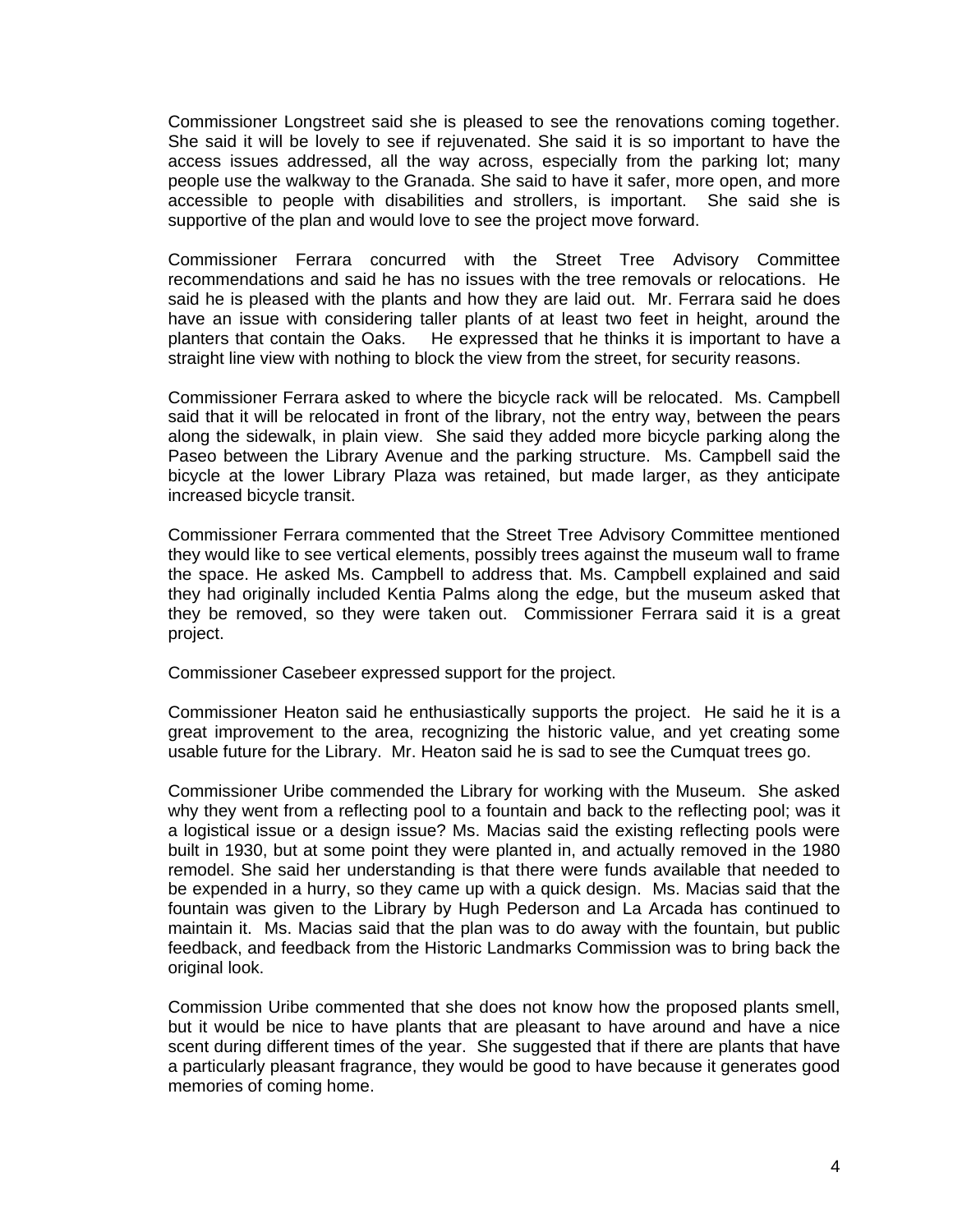Commissioner Casebeer commented that if La Arcada does not have a use for the fountain can the Department use it in a park. Ms. Macias said the fountain is in decline.

Chair Wiscomb said she is very pleased to see the scope increased on the project on the standpoint of usability and accessibility of the space. She said that with the scope increase, a tremendous amount of the issues related to accessibility and grade and usability have been addressed. Ms. Wiscomb said she appreciates the enormous respect the project shows for trees. She said she would support the trees that are being removed, and the reuse of the trees is nice. Ms. Wiscomb expressed that she appreciates that the water feature is being brought back. She further said she appreciates the taking up of the lawn underneath the Oaks, and putting in the ground covers; if we can discourage foot traffic in that area it will help without decreasing visibility it will be good.

Chair Wiscomb commented regarding the museum wall, the STAC wanted vertical plantings to soften the effects of the wall. She said it came to their attention that the museum might use the wall to show movies. Ms. Wiscomb said the STAC understood that, but the still would like to see vertical plantings on the sides of where the screen would be. She said she agrees, and said it needs a vertical plant element, even it just off to the edges where the screen would be. Ms. Wiscomb stated that she appreciates the grading on the project, the 5% or less with no handrails gives it a more open feeling and will help the public use the space well. She said she likes the indoor/outdoor concept at the Faulkner; it will be a wonderful space and will probably help with rental of that space when you can flow people outdoors from the Faulkner. Ms. Wiscomb said she likes the introduction of the Nile Tulip tree and the plant selection. She expressed concerned about the Camellias, but understands the intent, and said she hopes it will not be a maintenance headache for Parks staff. Ms. Wiscomb said she appreciates the removal of the calliandra for more light. Ms. Wiscomb stated that the plant pallet is great, the tree removals are justified, and in other areas trees are celebrated, which is great. She said the design will serve the public well; visibility is important, and the design is open and will help with safety. Chair Wiscomb said she hopes the project moves forward.

### **The Commission recessed at 5:35 pm and reconvened at 5:42 pm.**

3. Urban Forest Management Plan – For Action

Recommendation: That the Commission

- A. Review the proposed Urban Forest Management Plan (Plan); and
- B. Recommend the Plan to City Council for adoption.

Documents:

- January 22, 2014, report from the Parks and Recreation Director
- PowerPoint presentation prepared and made by Staff

Speakers: Jill Zachary, Assistant Parks and Recreation Director; Amanda Burgess, Administrative Analyst

- Members of the Public: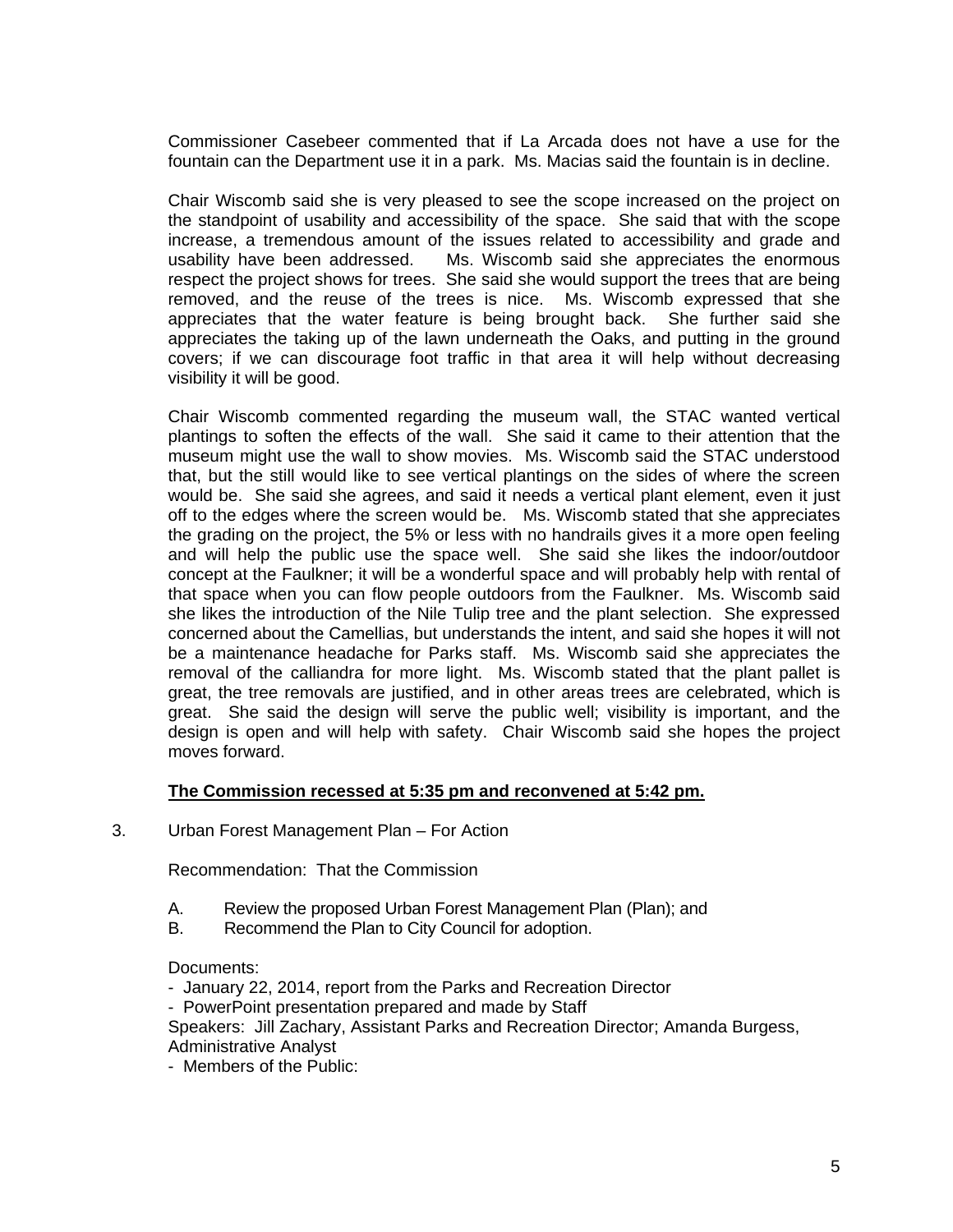## **Commission Comments:**

Commissioner Uribe commented that the Ordinance addresses cutting down trees on private property, but it does not address planting trees on private property, yet in the actions and goals, there is the idea of planting more trees on private property. She asked whether, at some point, those guidelines will be created. Ms. Zachary said that the plan is largely focused on publicly-owned trees, but also has the element of how can the City work with private land-owner to encourage more tree planting—not require tree planting. Ms. Zachary said the City is looking at it more from a voluntary stand point, and not proposing any policy changes related to it.

Commissioner Ferrara expressed concern about climate anomalies and climate changes and the fact that we are in a drought situation. He said that if things change, this will not work. He said we need to look at that closely.

Commissioner Ferrara stated that the City needs to make a greater investment, moneywise in maintaining trees, plug in public resources to do that. He further said that interdepartmental coordination is absolutely necessary, as well as public participation in the urban forest preservation and enhancement.

Commissioner Ferrara said that the draft plan recommends holding an Annual Public Workshop to educate the public on policies, maintenance and care of trees; he suggested that should be done quarterly.

Commissioner Ferrara said he likes the idea about neighborhood adopt a block/adopt a tree programs. He said he thinks that will help educate the populace far more on trees.

Commissioner Ferrara said regarding the Management Plan Implementation Plan – he suggested adding that within  $1<sup>st</sup>$  year, the Department should establish an interdepartmental community climate action team and/or committee with the power to make and take emergency actions city-wide, whenever necessary, to protect the urban forest from severe and unanticipated climate anomalies and changes. Mr. Ferrara said he thinks that is something the City really needs to consider; the City is in a drought now, and does not know what is going to happen in the future. He said he prefers that the City be more proactive rather than reactive.

Commissioner Heaton commented regarding partnering with nurseries and trying to establish an inventory. He said that we should work on making that available to the community as well, if it is not already a part of the plan. He said it should not be for just street trees, but for community members who are interested in contributing towards those plantings on their own private property. He said likes the idea of integrating edible fruit trees and nut trees; he said he knows there are maintenance issues, but there are opportunities for partnerships with organizations, for example, Back Yard Bounty or other non-profits that would work in certain circumstances. Mr. Heaton suggested that the Urban Forestry Team outreach with utility companies to inform and prioritize things like underground utilities to help identify those areas, if there are ever opportunities to do that.

Commissioner Uribe commented that in an early version of the plan from March 27, 2013, one key action she felt was important was "developing a comprehensive budget" as part of the City's budget. She said that was dropped, but expressed that it is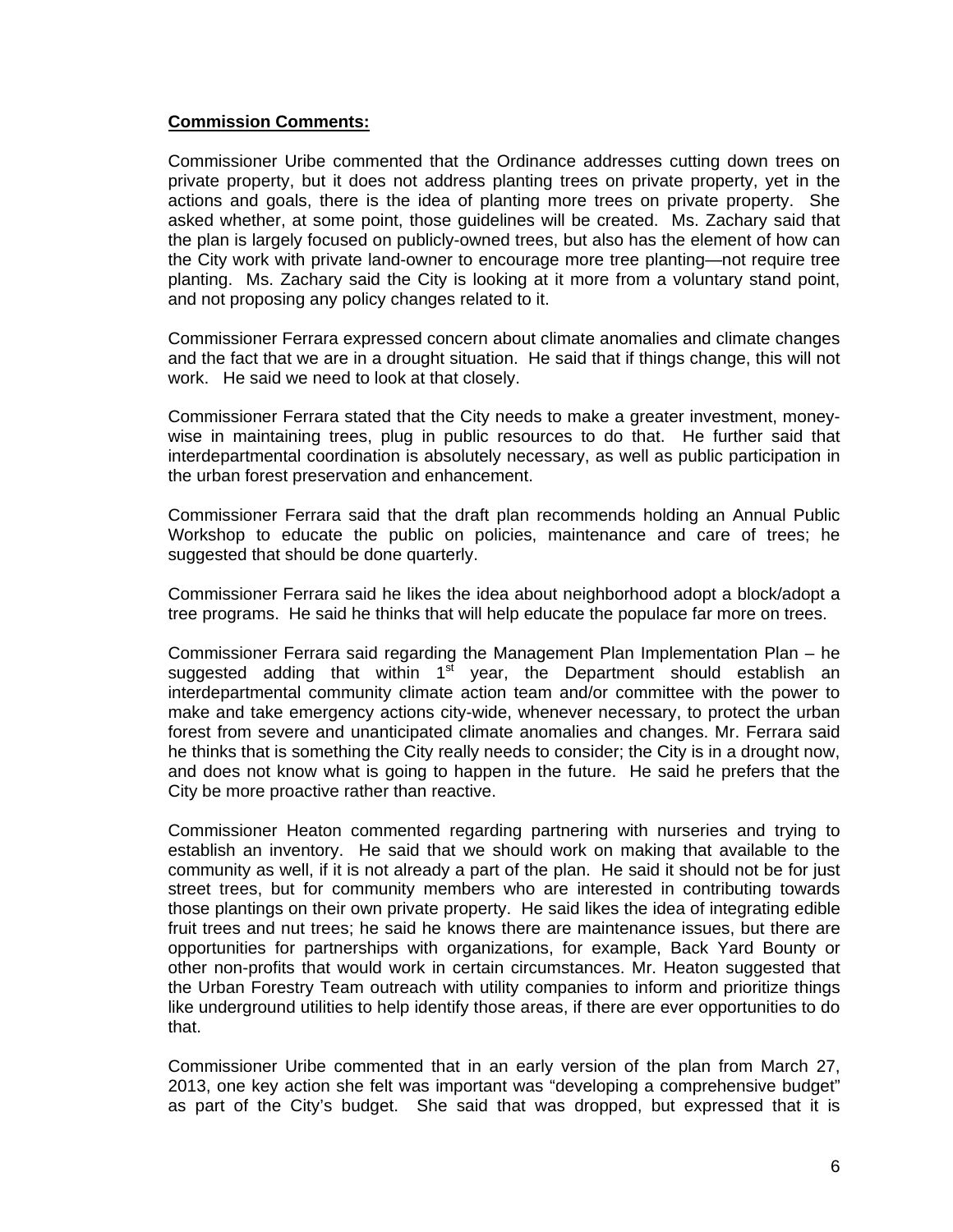important to keep it somewhere within the working documents. She said if we forget to have the budget present, some things do not get done, or it is harder to prioritize.

Chair Wiscomb thanked staff for their efforts on the plan. She said that she loves the part about the benefits of trees; underestimated and often not thought about. She said trees provide health benefits both physical and mental, and it is important to make sure that the benefit of trees is emphasized in the plan. Ms. Wiscomb said that the Urban Forest Management Plan Technical Advisory Committee spent a long time on the public education component and really emphasized that, so she would like to see that emphasized moving forward. She said it is important to get the public involved and will help make a lot of end roads into implementing some of the priorities in the plan. Regarding the budget, Ms. Wiscomb said she hopes the Department and City Council will take the document to heart and begin to fund the implementation of some of the top priorities. She said it is wonderful to have a document, but hopefully there is a monetary commitment made to moving the document forward and not just putting it on the shelf.

Commissioner Longstreet appreciates the work of staff and all members. She concurs with Chair Wiscomb regarding the dollar amounts. Ms. Longstreet said that here great concern is the park trees; that is where there are many of the beautiful specimen trees, and they have lived on their own for many years. She wants council to understand they are an important aspect of who we are as a city.

## **Commissioner Longstreet moved, seconded by Commissioner Casebeer, and passed 6/0 to recommend the Urban Forest Management Plan to City Council for adoption.**

# **NEW BUSINESS**

4. Advisory Committee Liaison Appointments – For Action

 Recommendation: That the Commission consider advisory committee liaison appointments.

Documents: - January 22, 2014, Staff Report from the Parks and Recreation Director Speakers: Nancy L. Rapp, Parks and Recreation Director

The Commissioners reviewed and updated the advisory committee liaisons.

# **ADMINISTRATIVE AND STAFF REPORTS**

5. Low Impact Development Permeable Paver Parking Lots Project Review – For Information

Recommendation: That the Commission receive a report on the Low Impact Development Permeable Paver Parking Lots Project.

Documents:

- PowerPoint presentation prepared and made by Staff Speakers:

- Staff: Tim Burgess, Water Resources Specialist